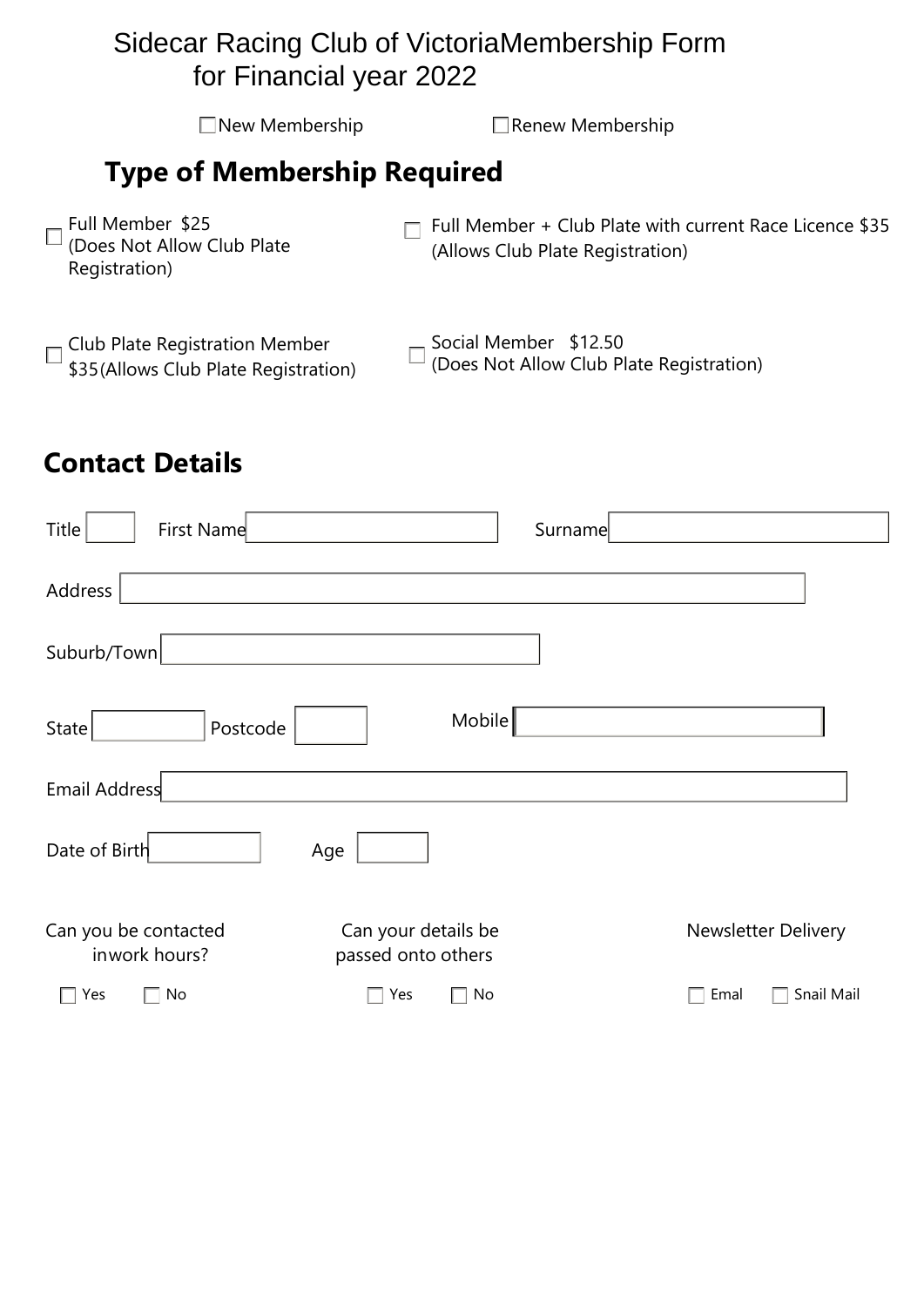# Sidecar Racing Club of VictoriaMembership Form for Financial year 2022

#### **Race Licence Details** (Only complete if you currently hold a Race Licence)

\*\*\*\*\*Special Note: This section must be completed if applying for "Full Member + Club Plate Registration with Current Licence"

| Race Licence #                              | Race Licence Renew Date                       |
|---------------------------------------------|-----------------------------------------------|
| Club Race Licence Held With                 |                                               |
| Do you Require A<br>RaceLicence<br>Renewal? | Email<br>Yes<br>Snail<br>l.<br>  No<br>and in |

If you have any queries, contact details for committee members of the Sidecar Racing Club of Victoria may befound at our website **[http://scrcv.com.au.](http://scrcv.com.au/)**

Contact Ruth Souter 0417 568 396